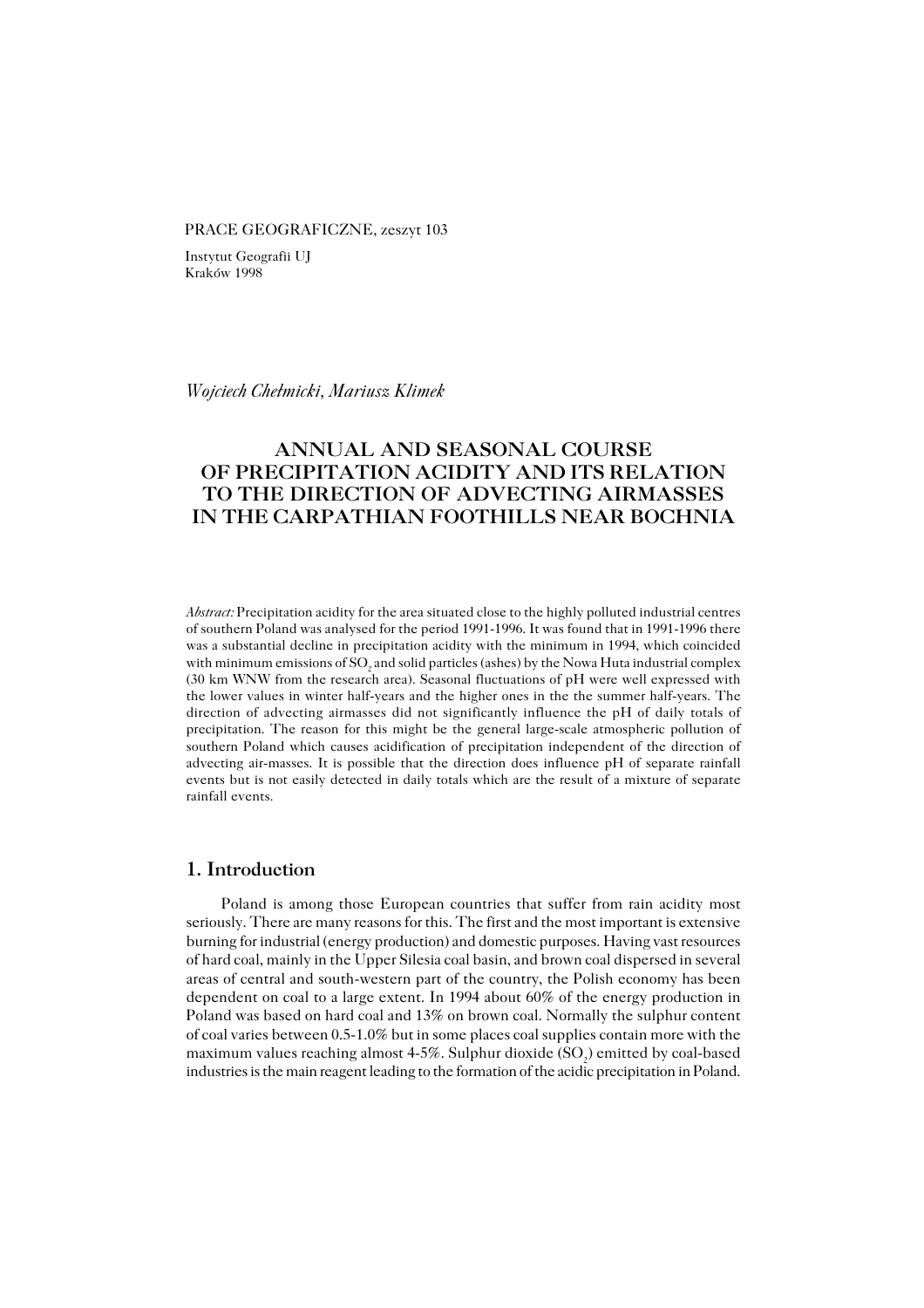

Fig. 1. Sulphur dioxide and dust emisson by steel industry of Nowa Huta in 1952−1995 (Source: Environmental Protection Office of the Sendzimir Steel Works in Nowa Huta).

Ryc. 1. Emisja dwutlenku siarki i pyłów przez kombinat metalurgiczny w Nowej Hucie w latach 1952−1995 (Źródło: Biuro Głównego Inżyniera d.s. Ochrony Środowiska Huty im. Sendzimira).

The late seventies and early eighties were the period of the highest levels of coal exploitation and use. Since that period there has been asubstantial decline in production of heavy industries which was followed by a decline in sulphur dioxide  $(SO_2)$  emissions. Aspectacular example of the long− term changes in  $SO_2$  and solid particles input into the atmo− sphere is documen−ted for Nowa Huta, one of the largest steel complexes in Europe (Fig. 1, see also Fig. 3). The peak emissions took place in the late 1970s and dropped dramatically in the 80s and 90s. The reason for the decline was the economic crisis of the 1980s followed by industrial restructuring in the 1990s together with change and improvement in production technologies, with more restictive environmental policies and an increasing level of eco−investments.

Being situated in the central part of Europe, Poland is also the recipient of gaseous air pollution advecting mostly from the western part of the continent. Thus two factors: local industry and imported pollution result in the south of Poland having one of the highest levels of rain water acidity (Fig. 2) and atmospheric  $\mathrm{SO}_2$  concentrations in Europe (Fig. 3).

The aim of this study is to show and analyse the seasonal and long−term patterns of atmospheric precipitation acidity in the Carpathian Foothills, close to one of the largest pollution emitters in Poland − the steel works of Nowa Huta. This paper will also discuss the extent to which the direction of air−mass advection influences the rain−water pH of daily totals of precipitation in the study area. The question is, should we expect lower pH values (more acidic) in precipitation coming from the direction of the large industrial emitters and higher pH values (less acidic) − from those directions which do not bring high levels of pollution.

## **2. Site characteristics**

The site for the collection of precipitation is located at the meteorological station in Łazy, avillage situated at the northern edge of the Carpathian Foothills near the town of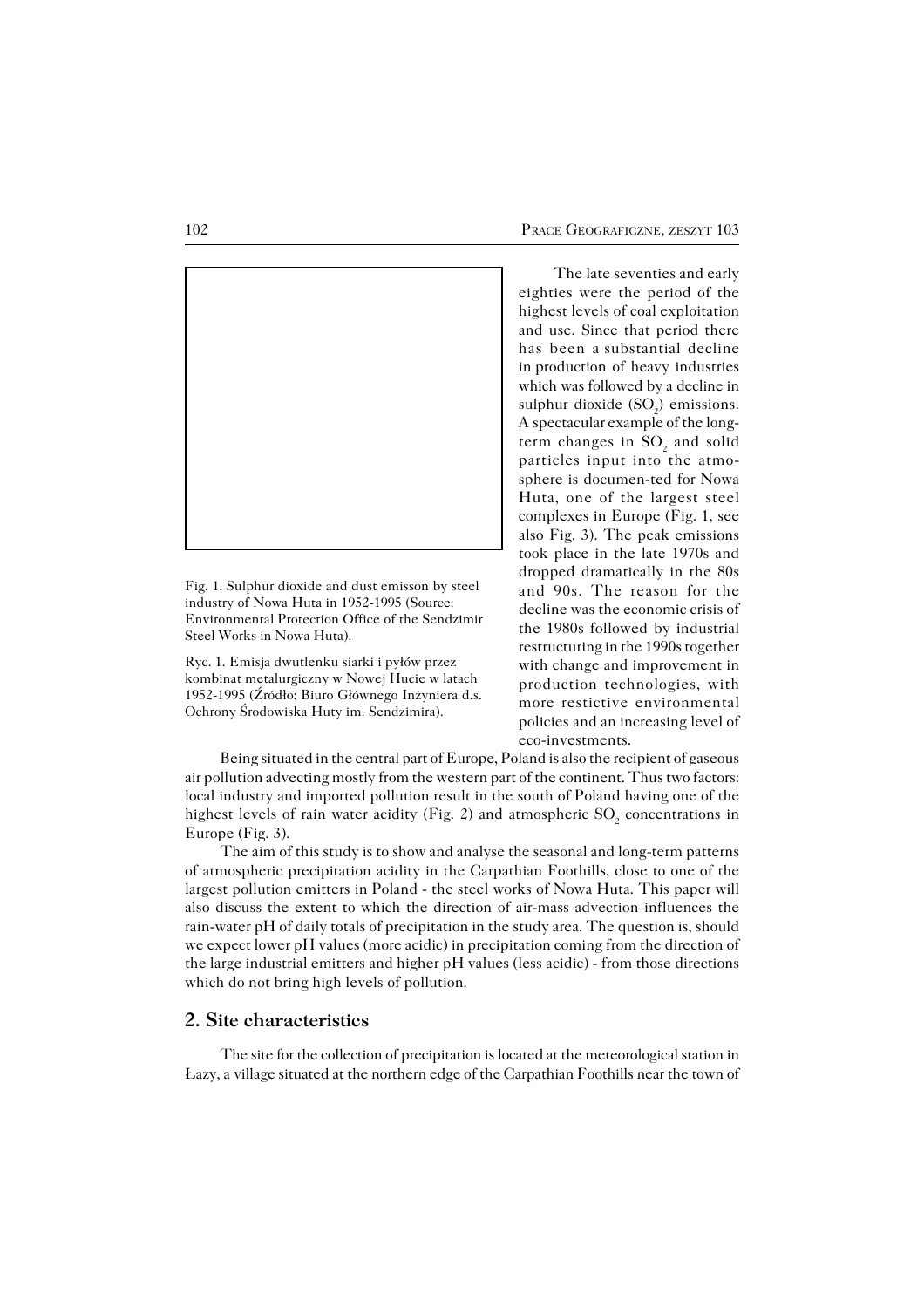Bochnia (see Fig.3). The station is a part of the Research Field Centre in Łazy run by the Institute of Geography, Jagiellonian University, Cracow. The meteoro−logical station occupies a local hill−top at an elevation 245 m a.s.l. Due to its geographical position (100 km SE of the industrial region of Upper Silesia, 30 km ESE of the Nowa Huta steel works) and the dominat−ing wind directions (from W and NW), the site seems to be an ideal place for studying relationships between precipitation acidity and the direction of airmass advection. There are no major industrial emitters comparable to Nowa Huta and Silesia situated north, east and south of the area, that could affect air quality and rain−water acidity to a comparable extent. Local



Fig. 2. Rain water acidity in Europe (after Hanssen, 1990).

Ryc. 2. Zakwaszenie opadów w Europie (wg Hanssena, 1990).

emitters are dispersed domestic furnaces in the village of Łazy.

The precipitation water−sampler comprising four teflon−covered aluminium cones each with a reception area of 1000 cm<sup>2</sup> (Phot. 1). The water was stored in PVC bottles and collected for pH measurements on a daily basis (6.00 GMT). The reason for the installation of four separate collectors was to obtain water volumes large enough for pH measurements of precipitation events amounting to less than 0.1 mm.

## **3. Study period**

The study covers a time span of six years (November 1, 1990 to April 30, 1997). Annual precipitation for the period averaged 620 mm (Fig. 4), with the summer−half year (May−October) having a larger share of the total than the winter one (November− April). Due to technical problems, sampling was not possible between August 31 and November 30, 1992. The total number of samples collected between November 1, 1992 and April 30, 1997 was 752.

## **4. Method of data elaboration**

Monthly, half−year and annual means of pH were calculated from mean values of hydrogen ion concentration  $(H^+)$ . The similar procedure was applied for means representing each of the directions of air−masses advection.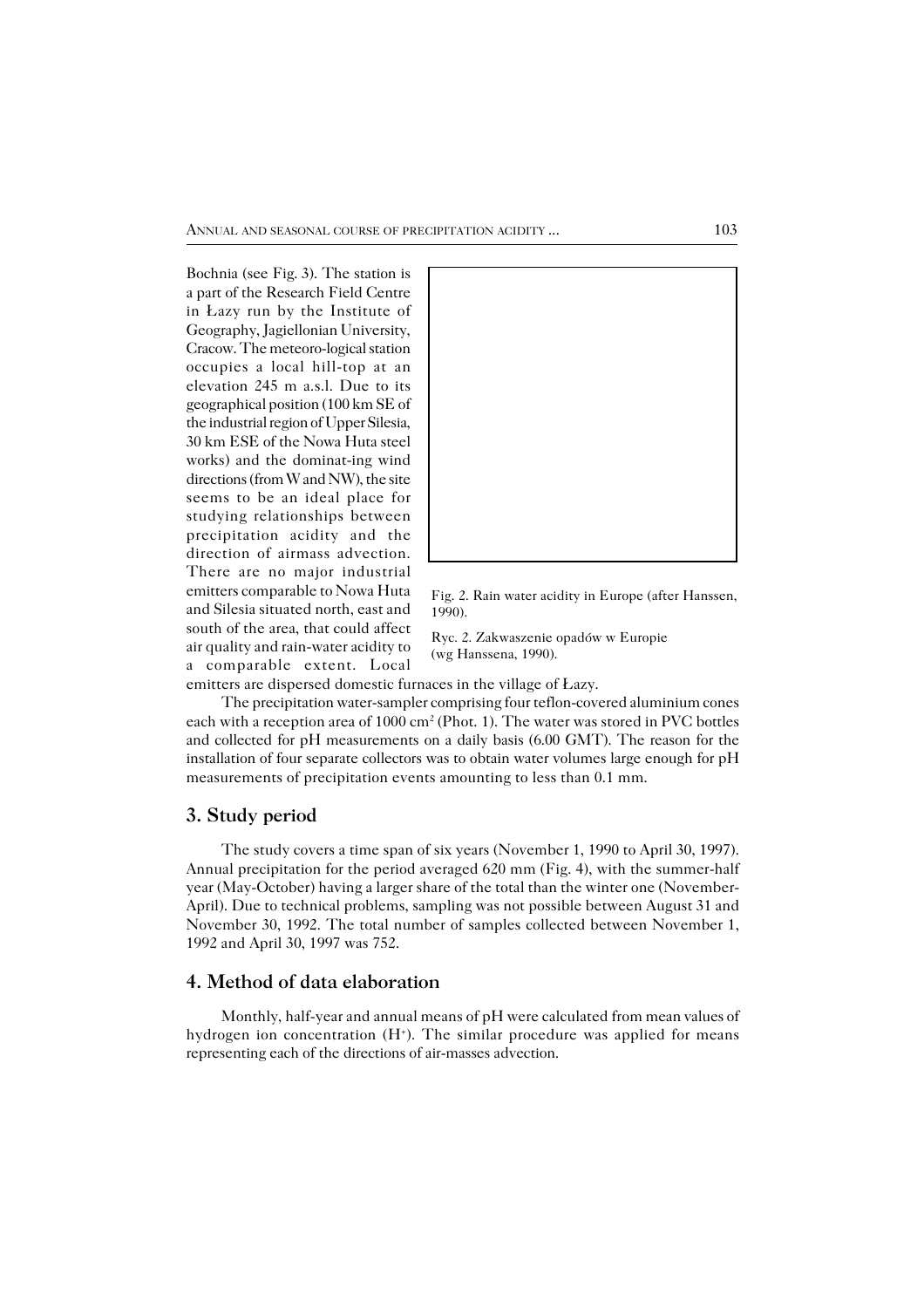

Fig. 3. Sulphur dioxide mean concentration (g m−3) in air in Poland in 1990 (after Juda et al., 1995). The arrow shows the dominanting direction of rain− bearing winds in southern Poland.

Ryc. 3. Koncentracja dwutlenku siarki (g m−3) w powietrzu w Polsce w 1990 r. (wg Juda et l.,1995). Strzałka wskazuje przeważający kierunek napływu deszczonośnych wiatrów w południowej Polsce.

In order to analyse the relationship between the direction of air−mass advection and water acidity, the calendar of synoptic situations for South−East Poland (The upper Vistula drainage basin), elaborated by T. Niedźwiedź (1988), was applied. The calendar was partly published (Niedźwiedź, 1988, 1992) and partly made accessible for the needs of this study by its author.

The synoptic situations for the area can be classified according to two factors: the spatial pattern of atmospheric pressure (cyclonic and anticyclonic) and the direction of air−mass advection. The following anticyclonic and cyclonic situations were distinguished ('c' and 'a' are for cyclonic and anticyclonic situations respectively):

- Na, Nc − situations with air− masses advection from the north,
- NEa, NEc − situations with air− masses advection from the north−east,
- Ea, Ec − situations with air−masses advection from the east, –
- SEa, SEc − situations with air masses advection from south−east, –
- Sa, Sc − situations with air−masses advection from the south, –
- SWa, SWc − situations with air−masses advection from the south−west, –
- Wa,Wc − situations with air−masses advection from the west, –
- NWa, NWc − situations with air−masses advection from the north−west. –

Above are listed 16 situations representing distinct directions of advection. The next four situations represent no advection or unstable directions. These are:

- Ca − central anticyclonic situation, no advection, high pressure centre over south Poland or Slovakia, –
- Ka − high−pressure wedge, sometimes several undistinct centres or unclearly defined area of high pressure, axis of the ridge of high pressure,
- Ca − central cyclonic situation, low pressure centre over south Poland or Slovakia, –
- Bc − low−pressure trough, unclearly defined area of low pres−sure or axis of the low− pressure trough with different directions of advection and frontal systems separating different air−masses. –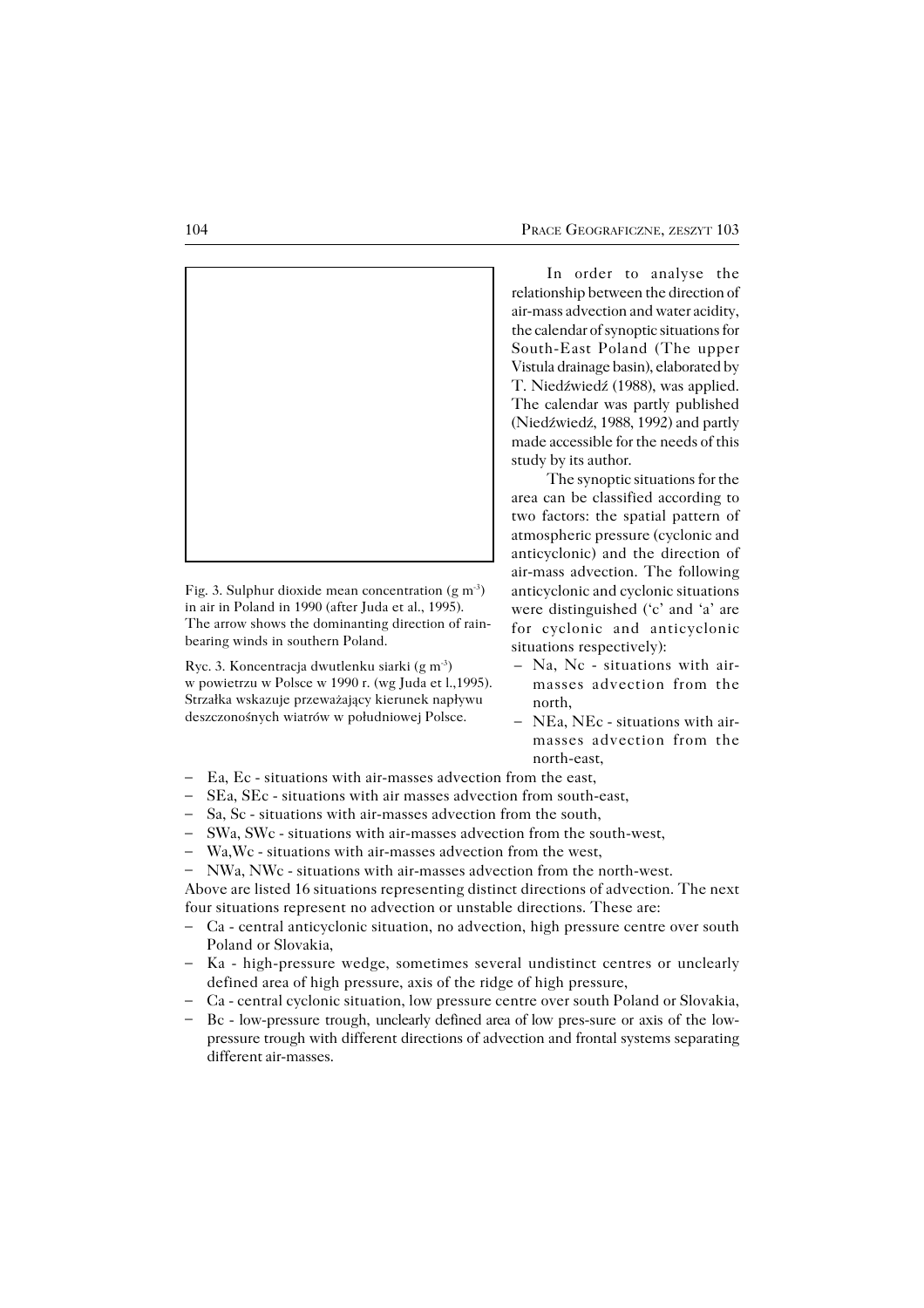Finally, pressure cols and undefined situations were distin− guished using the symbol X.

For the needs of this study the distinction between cyclonic and anticyclonic situations was omitted and neighbouring direc− tions were joined to obtain the following groups:

- N+NE − situations with an advection of air masses from the north and north−east,
- E+SE − situations with an advection of air masses from the east and south−east, –
- S+SW − situations with an advection of air masses from the south and south−west,
- W+NW − situations with an advection of air−masses from the north and north−west,
- C+K+B − central cyclonic and anticyclonic situations, anti− cyclonic wedges or low pressure troughs,
- X − undefined situations and –pressure cols.

## **5. Results**

Arithmetic average of daily sums of precipitation−water pH in Łazy for the whole study period was 4.35. Thus the annual load of hydrogen ion introduced into the local environment may vary from 24.6 to 33.5 kg m<sup>-2</sup> a<sup>-1</sup> depending on annual total of precipitation (Tab.1).

The overall tendency of annual averages showed substantial rises from 1991 to 1994 (Fig. 5) falling to a lower value in 1995 and 1996 (4.42 and 4.43 respectively).



Phot. 1. Precipitation−water samplers in Łazy.

Fot.1. Stanowisko poboru wód opadowych w Łazach.



Fig. 4. Annual totals of atmospheric precipitation in Łazy in 1991−1996.

Ryc. 4. Sumy roczne opadów atmosferycznych w Łazach w latach 1991−1996.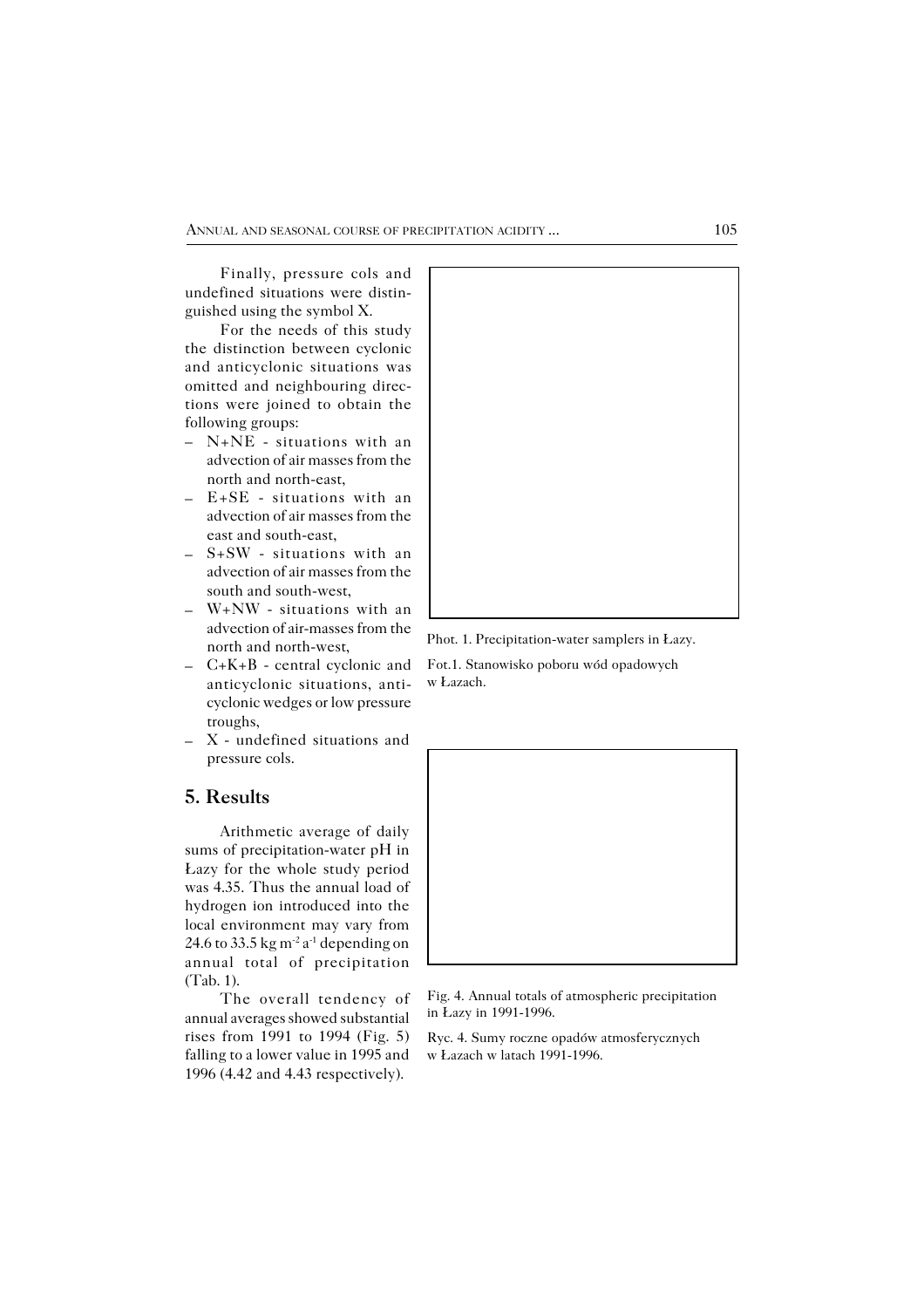Tab. 1. Annual load of H<sup>+</sup> ions with precipitation water at Łazy.

Tab. 1. Roczny ładunek jonów wodorowych (H<sup>+</sup> ) dostarczanych z opadami w Łazach.

| pH   | Precipitation, mm<br>Opad, mm | Load, kg km <sup>2</sup><br>Ładunek, kg km <sup>2</sup> |
|------|-------------------------------|---------------------------------------------------------|
|      | 550                           | 24.57                                                   |
| 4.35 | 600                           | 26.80                                                   |
|      | 650                           | 29.03                                                   |
|      | 700                           | 31.27                                                   |
|      | 750                           | 33.50                                                   |



Fig. 5. Annual averages of precipitation−water pH in Łazy in 1991−1996.

Ryc. 5. Średnie roczne wartości pH wody opadowej w Łazach w latach 1991−1996.

Seasonal fluctuations of precipi− tation acidity were well expressed (Fig. 6 and 7) with lower values for the winter half−year (4.24) and higher ones for the summer half−year (4.55). The only exception to this was 1995 when the winter pH was slightly higher than the summer one. Generally over the last three years the seasonal differences in precipitation acidity have been getting smaller.

The average values of pH for particular directions of air mass advection (Fig. 8 and Tab. 2) show some differentiation, however the differences are not large enough to be statistically significant. The only significant difference is between the WNW and WSW−ESE sectors for the summer half year. The lowest average values are for the direction supplying airmasses that have passed through the industrial areas of Upper Silesia and Cracow−Nowa Huta. In case of annual and winter half−year averages the differences between the directions are poorly expressed with slightly lower values for the ENE sector than for the others. The general conclusion for the studied area is that the direction of air−mass advection does not influence the precipitation acidity, and the documented differences do not reach the significance level of 0.05.

## **6. Discussion and conclusions**

The substantial drop of precipitation acidity reaching a minimum in 1994 is undoubtedly the effect of falling industrial emissions. Proving the relationship between the two is however difficult or even impossible. The average pH values for particular years or seasons depend not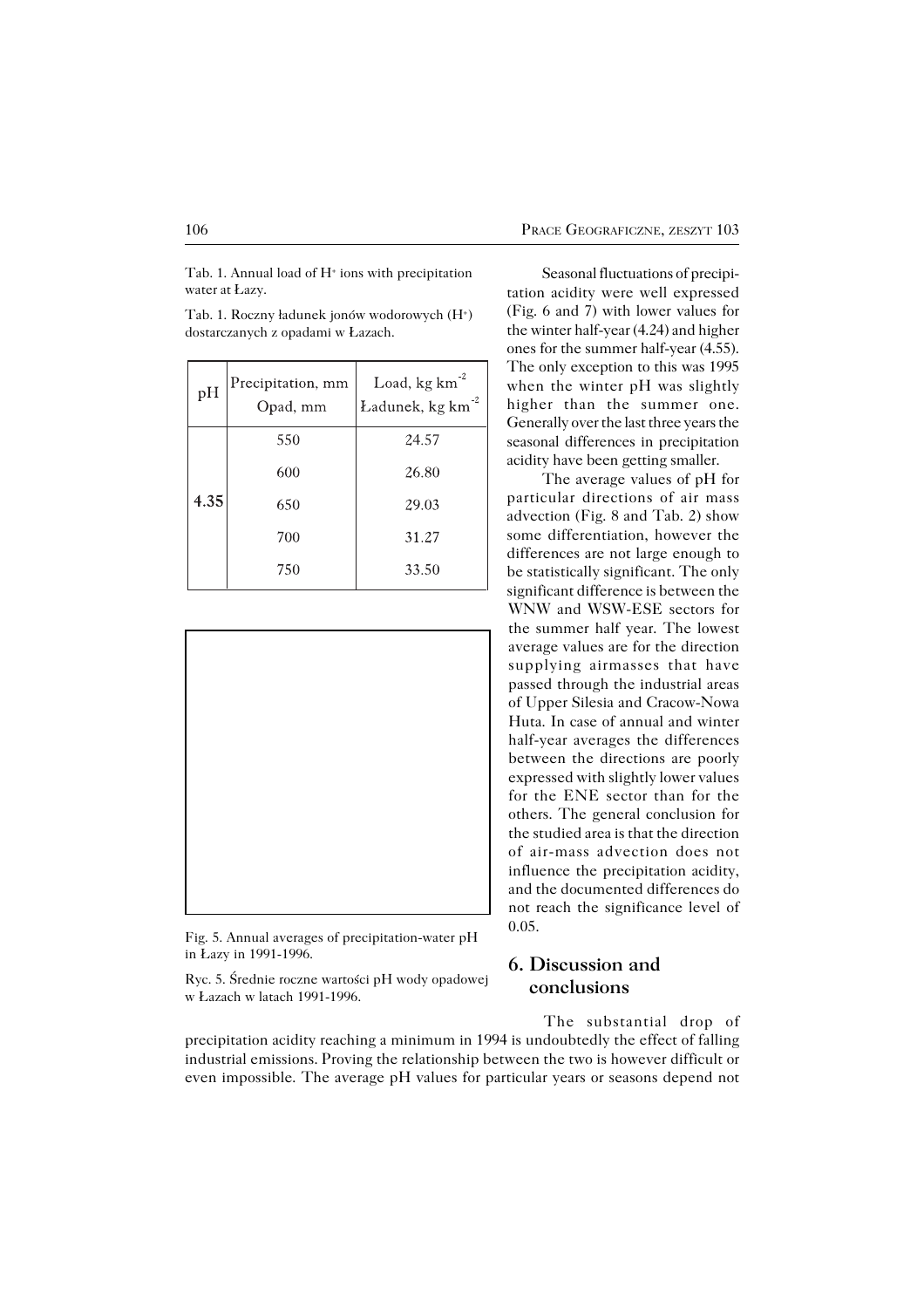Fig. 6. Seasonal (winter half−year/summer half−year) fluctuations of precipitation−water pH in Łazy in 1991−1997.

Ryc. 6. Sezonowe (półrocze zimowe/ półrocze letnie) fluktuacje pH wody opadowej w Łazach w latach 1991−1997.

Fig. 7. Monthly averages of precipitation−water acidity at Łazy in 1991−1997.

Ryc. 7. Średnie miesięczne wartości pH wody opadowej w Łazach w latach 1991−1997.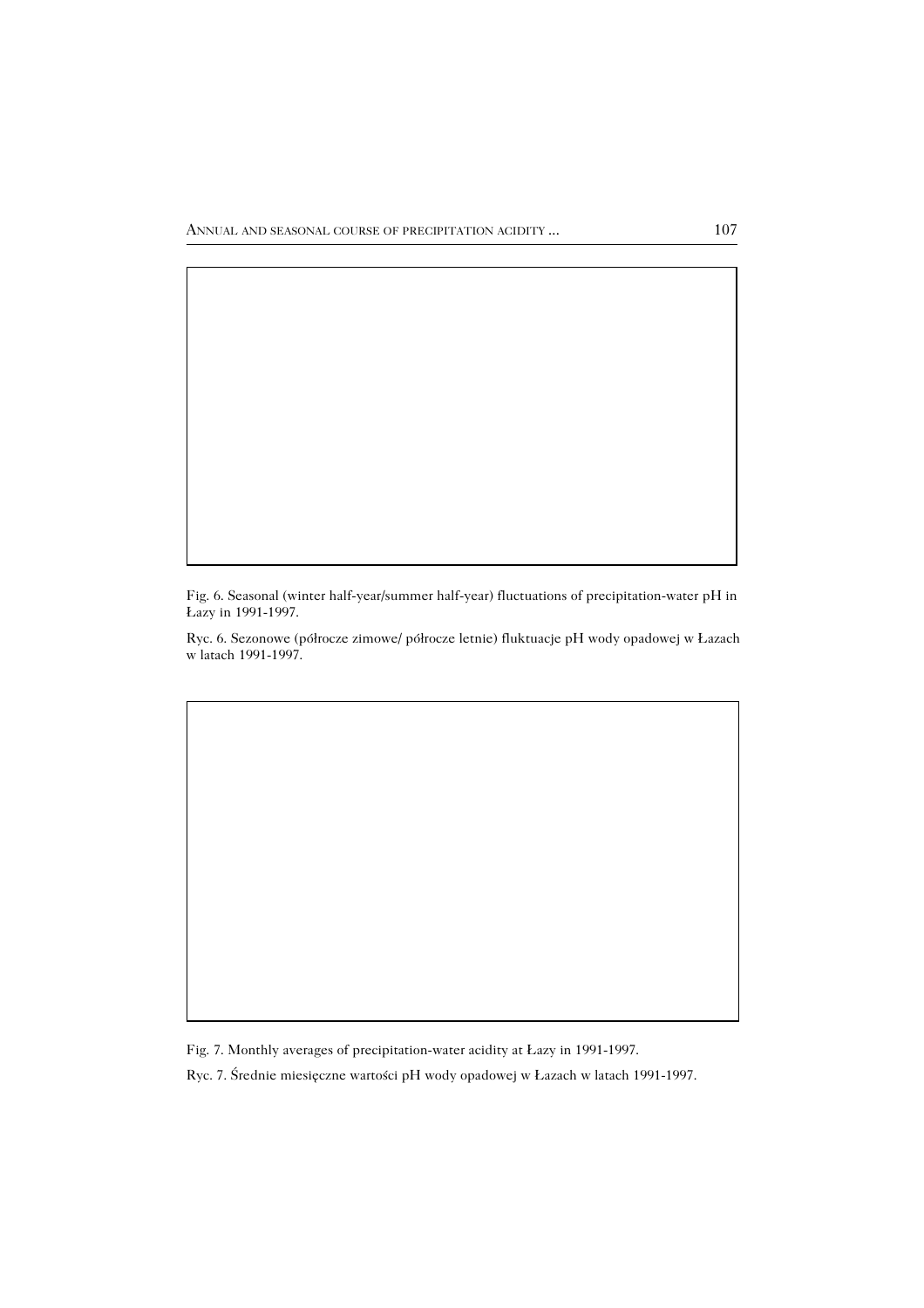Tab. 2. Mean values of pH of precipitation water at Łazy for different synoptic situations in November 1, 1990 to April 30, 1997.

Tab. 2. Średnie wartości pH wody opadowej w Łazach przy poszczególnych sytacjach synoptycznych w okresie od 1 listopada 1990 r. do 30 kwietnia 1997 r.

| Period<br>Okres  | Type of synoptic situation<br>Typ sytuacji synoptycznej |        |                |             |                |               |
|------------------|---------------------------------------------------------|--------|----------------|-------------|----------------|---------------|
|                  | $N+NE$                                                  | $E+SE$ | $S+SW$         | W+NW        | $C+K+B$        | Χ             |
| Winter half-year | $\frac{44}{1}$                                          | 60     | $\frac{46}{1}$ | <u> 164</u> | $\frac{94}{9}$ | $\frac{9}{2}$ |
| Półrocze zimowe  | 4.14                                                    | 4.37   | 4.43           | 4.27        | 4.15           | 3.96          |
| Summer half-year | $\underline{61}$                                        | 21     | 37             | 90          | 122            | $\frac{4}{1}$ |
| Półrocze letnie  | 4.61                                                    | 4.97   | 4.74           | 4.46        | 4.49           | 5.24          |
| Year             | 105                                                     | 81     | 83             | 254         | 216            | 13            |
| Rok              | 4.35                                                    | 4.46   | 4.54           | 4.43        | 4.31           | 4.11          |

Fig. 8. Precipitation−water pH for different direction of advecting airmasses in Łazy.

Fig. 8. pH wody opadowej dla różnych kierunków napływu mas powietrza w Łazach.

only on industrial and domestic input of  $\mathrm{SO}_2$  but also on the annual distribution of the precipitation events, the type of rainfall (torrential, shower, long−lasting etc.) and the distribution of rainfall intensity within particular events (Ciszewski, Żelazny, 1995a). In spite of many factors that may affect the water acidity it is worth noting that, for the Nowa Huta complex, the year 1994 was the one with the lowest  $\mathrm{SO}_2$  emission since 1956 (see Fig. 1).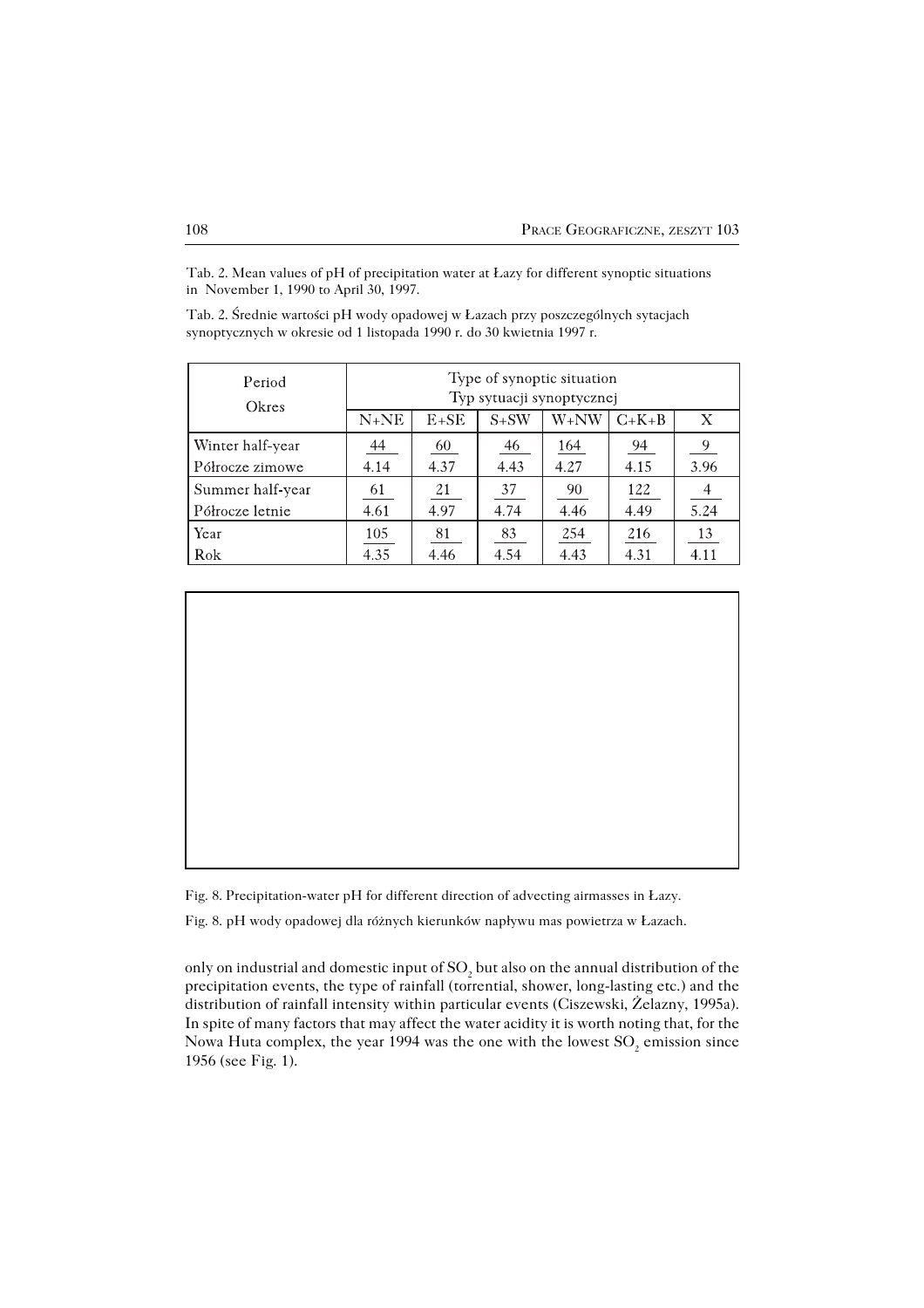Another factor to discuss is the buffering capacity of ashes and other solid particles originating in industrial areas. It is well documented that within and close to industrial centres, in spite of large  $\mathrm{SO}_2$  emissions, the precipitation acidity is buffered, so that values are reaching pH 6.0 or more, which is well above the norm (5.6) for rain water in areas recognized as unpolluted (Fiszer, 1990). In the case of study site the buffering role of industry−sourced particles is probably limited or negligible due to the distance between the potential sources (Nowa Huta, Silesia) and the recipient (Łazy). Even if we assume that the suspended particles coming from Nowa Huta could act as a buffer for acidic precipitation in the foothill area of Łazy, the result obtained was opposite to that which could have been expected. In 1994, when the particle emissions from Nowa Huta were the lowest, the precipitation water acidity was lowest too. Thus the industrial emission of solid particles can probably be excluded as a factor influencing precipitation acidity in Łazy.

Seasonal fluctuations of  $pH$  is in accordance with seasonally changing  $SO<sub>2</sub>$ emissions connected with coal burning for heating purposes, both in power−plants and domestic furnaces. The smaller differences between the seasons documented for 1995 and 1996 compared with earlier years is difficult to interpret.

The last issue to consider is the only slightly expressed and statistically insignificant influence of the direction of air−masses on precipitation−water acidity. The first and most probable reason for this is that southern Poland is part of a larger and generally highly polluted region of central Europe. Thus, independent of the direction of advecting air−masses, the approaching precipitation is polluted, which is manifested in low pH. The probable factor influencing differences between summer and winter periods is that in summer the water pH is not changed by local emissions while in winter it is. Consequently, detailed interpretation becomes more difficult. Another reason for the lack of the expected relationship is that we have analysed the daily totals of precipitation which, in many cases, consisted of separate rainfall events. It is possible that in many cases the different events were connected with different directions of advection. The data obtained by Ciszewski and Żelazny (1995b) show that the chemistry of precipitation water may change dramatically even during one rainfall event and might be strongly influenced by rapidly changing synoptic situations as, for example, a passing frontal system. Even though we have used daily pH values, the method used might give results that are too generalized and do not fully represent the outcomes of chemical atmospheric processes. Finally, variability of the direction of advection on a time−scale shorter than the sampling period might influence the pH of separate rainfall events but not be reflected clearly in the daily totals.

### **Acknowledgements**

The study was partially supported by the Jagiellonian University and partially by the National Committee for Scientific Research (project: PB 0389/P2/93/04). We wish to thank to Prof. Tadeusz Niedźwiedź for giving us access to his unpublished data on the synoptic situations for the Upper Vistula drainage basin and to Ivan Kent for the English correction of the text.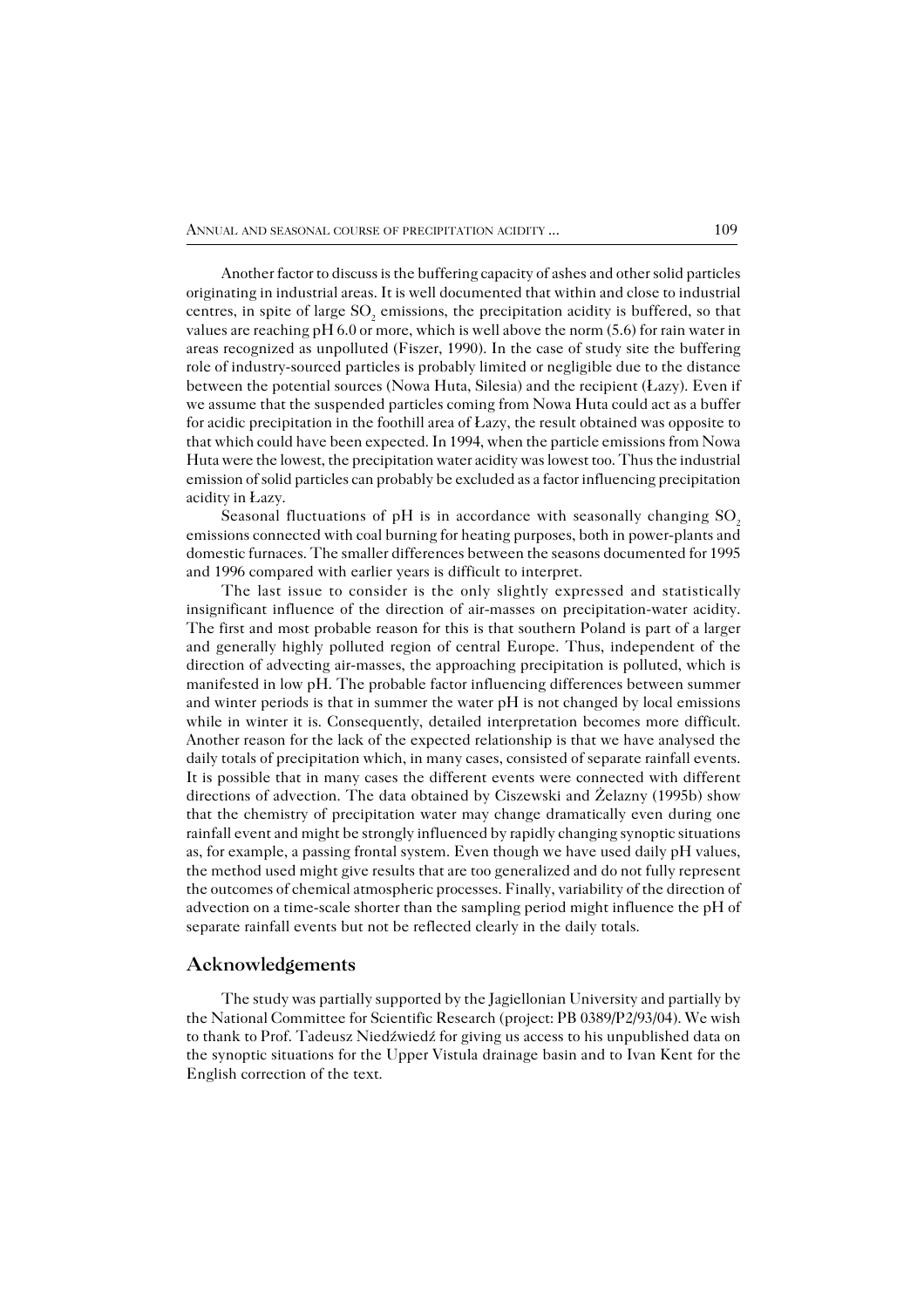#### **References**

- Ciszewski D., Żelazny M. (1995a): *Koncentracja makro i mikrojonów w opadach atmosferycznych wŁazach na Pogórzu Karpackim* [in:] L. Kaszowski (ed.), *Dynamika i antropogeniczne przeobrażenia środowiska przyrodniczego progu Karpat między Rabą i Uszwicą*, Instytut Geografii UJ, Kraków.
- Ciszewski D., Żelazny M. (1995b): *Koncentracja makro i mikrojonów w poszczególnych fazach opadów atmosferycznych w Łazach na Pogórzu Karpackim* [in:] L. Kaszowski (ed.), *Dynamika iantropogeniczne przeobrażenia środowiska przyrodniczego progu Karpat między Rabą i Uszwicą*, Instytut Geografii UJ, Kraków.
- Fiszer J. (1990): *Zagrożenie wód powierzchniowych przez zanieczyszczenia z opadów atmosferycznych w rejonie Krakowa* [in:] M. Gumińska, A. Delorme (ed.), *Klęska ekologiczna Krakowa*, Pol. Klub. Ekol., Kraków.
- Hanssen J.E. et al. (1990): *Summary Report from the Chemical Coordinating Centre for the Fourth Phase of EMEP*, Rep. 2/90.
- Juda J., Budziński K., Jędrzejewski J., Juda−Rezler K., Albert K. (1995): *Stan zanieczyszczenia powietrza w Polsce w roku 1990 i prognoza na rok 1990* [in:] W.S. Kozłowski (ed.), *Prognoza ostrzegawcza zmian środowiskowych warunków życia człowieka w Polsce na początku XXI wieku*, Zesz. Nauk. PAN, Inst. Ekologii PAN, Oficyna Wyd., Dziekanów Leśny.
- Niedźwiedź T. (1988): *Kalendarz sytuacji synoptycznych dla dorzecza górnej Wisły (1951−1985)*, Zesz. Nauk. UJ, Prace Geogr., 71.
- Niedźwiedź T. (1992): *Kalendarz sytuacji synoptycznych dla dorzecza górnej Wisły (1986−1990)*, Zesz. Nauk. UJ, Prace Geogr., 90.

# **Wieloletni i sezonowy przebieg zakwaszenia opadów atmosferycznych oraz jego zależność od kierunku napływu mas powietrza na Pogórzu Karpackim koło Bochni**

#### Streszczenie

Analizie poddano przebieg zakwaszenia opadów w Łazach koło Bochni (Pogórze Wielickie). Obszar ten znajduje się w niewielkiej odległości (30−100 km) od dużych ośrodków przemysłowych południowej Polski: Śląska i okręgu krakowskiego.

W przebiegu wieloletnim stwierdzono stopniowy wzrost pH opadów, a zatem spadek zakwaszenia. Związane jest to zapewne ze znacznym ograniczeniem emisji zanieczyszczeń przemysłowych, w tym − kombinatu metalurgicznego w Nowej Hucie.

Przebieg zakwaszenia opadów atmosferycznych odznacza się sezonowymi fluktuacjami. Średnie pH wody opadowej w półroczu zimowym (4,24) jest niższe niż w półroczu letnim (4,55) wobec średniej rocznej wartości wynoszącej 4,35. Różnice pH opadów atmosferycznych wodniesieniu do różnych sytuacji synoptycznych są wyraźniejsze w półroczu letnim niż wpółroczu zimowym. Spodziewanne niższe wartości pH wody opadowej przy napływie powietrza